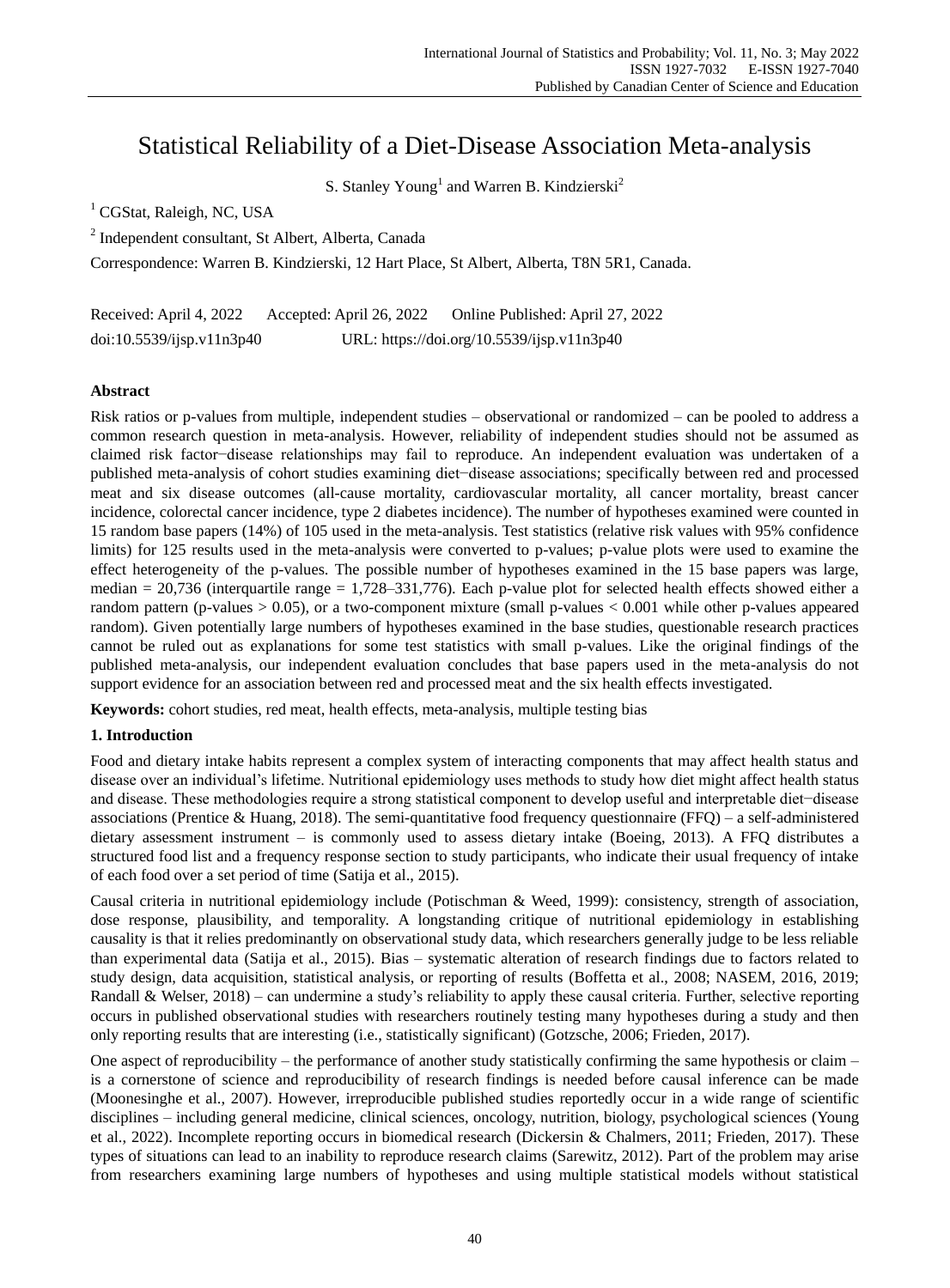correction – referred to as multiple testing and multiple modelling or multiple testing bias (Westfall & Young, 1993; Young & Kindzierski, 2019; Young et al., 2022).

Meta-analysis is a systematic procedure for statistically combining data (test statistics) from multiple studies that address a common research question (Egger et al., 2001), such as whether a particular food has an association with a disease. Meta-analysis has been placed at the top of the medical evidence-based pyramid – above case–control and cohort studies, and randomized trials (Murad et al., 2016). However, questions remain about whether the test statistics themselves being combined in meta-analysis may be derived using imperfect or limited statistical methodologies.

As a case in point, Peace et al. (2018) recently examined aspects of multiple testing associated with test statistics combined from ten base papers in a Malik et al. (2010) meta-analysis of sugar-sweetened beverage intake and risk of metabolic syndrome and type 2 diabetes. Peace et al. (2018) observed that none of the base papers in the Malik et al. meta-analysis corrected for multiple testing bias. Given the importance of statistics in developing useful and interpretable risk factor−disease associations, we were interested in understanding whether multiple testing bias might be occurring elsewhere in diet−disease association meta-analysis studies. Specifically, we randomly selected and independently evaluated base studies in a meta-analysis of the association between red and processed meat and selected human chronic effects.

# **2. Method**

#### *2.1 Data Sets*

Vernooij et al. (2019) – herein referred to as Vernooij – published a meta-analysis of cohort studies relating to health claims from red and processed meat in the journal *Annals of Internal Medicine*. We selected six of 30 health effects that they examined for further independent evaluation – those that combined the largest number of base papers. These health effects included: all-cause mortality, cardiovascular mortality, all cancer mortality, breast cancer incidence, colorectal cancer incidence, type 2 diabetes incidence. Upon request, one of the Vernooij researchers provided data we used for our evaluation. We then used search space analysis (counting of the numbers of hypotheses examined in base studies) (Peace et al., 2018) and p-value plots (Schweder & Spjøtvoll, 1982) to evaluate the six diet−disease association claims.

Vernooij systematically reviewed 1,501 papers and selected 105 primary papers for further analysis. Their data set included 70 different population cohorts. They used GRADE (*Grading of Recommendations Assessment, Development and Evaluation*) criteria (Guyatt et al., 2008) – which do not assess multiple testing bias – to select base papers for their meta-analysis. Their study complied with recommendations of PRISMA (*Preferred Reporting Items for Systematic Reviews and Meta-Analyses*) (Moher et al., 2009).

Vernooij stated that the base papers used for meta-analysis, which were observational studies, provided low- or very-low-certainty evidence according to GRADE criteria. They concluded "…*dietary patterns with less red and processed meat intake may result in very small reductions in adverse cardiometabolic and cancer outcomes*." Numerous nutritional epidemiologists reacted to their research with some asking the editor of *Annals of Internal Medicine* to withdraw the paper before publication (Monaco, 2019; Arends, 2020).

#### *2.2 Numbers of Hypotheses Tested in Single Studies (Counting)*

One needs to estimate the number of hypotheses examined in a single study to assess the potential for multiple testing bias. We selected a subset of studies from Vernooij and counted the possible hypotheses examined in these studies. A 5 to 20% sample from a population whose characteristics are known is considered acceptable for most research purposes as it provides an ability to generalize for the population (Creswell, 2003). We believed the Vernooij judgment that their systematic review (screening) process selected 105 base papers with sufficiently consistent (known) characteristics for meta-analysis. We then randomly selected 15 of the 105 base papers (14%) for counting purposes.

The number of hypotheses considered in an individual base paper used by Vernooij was estimated as follows. Cohort studies generally use a direct statistical analysis strategy on data collected – e.g., what causes or risk factors are related to what outcomes (health effects). If a data set contains "C" causes and "O" outcomes,  $C \times O$  possible hypotheses can be investigated. An adjustment factor "A" (also called a covariate) can be included as a yes/no adjustment – such as income or education – to see how it can modify each of the  $C \times O$  hypotheses. Here an adjustment factor is included or excluded; and a multiplier of 2 is assumed for each adjustment factor considered. We counted causes (C), outcomes (O), and yes/no adjustment factors (A); where the number of hypotheses can be approximated as =  $C \times O \times 2^{A}$ .

We then specifically examined the 15 random base papers for evidence of whether a paper: i) mentioned multiple testing bias in different forms (i.e., multiple hypotheses or hypothesis, multiple testing, multiple comparisons, multiplicity) and/or, ii) made any mention of correcting for this bias.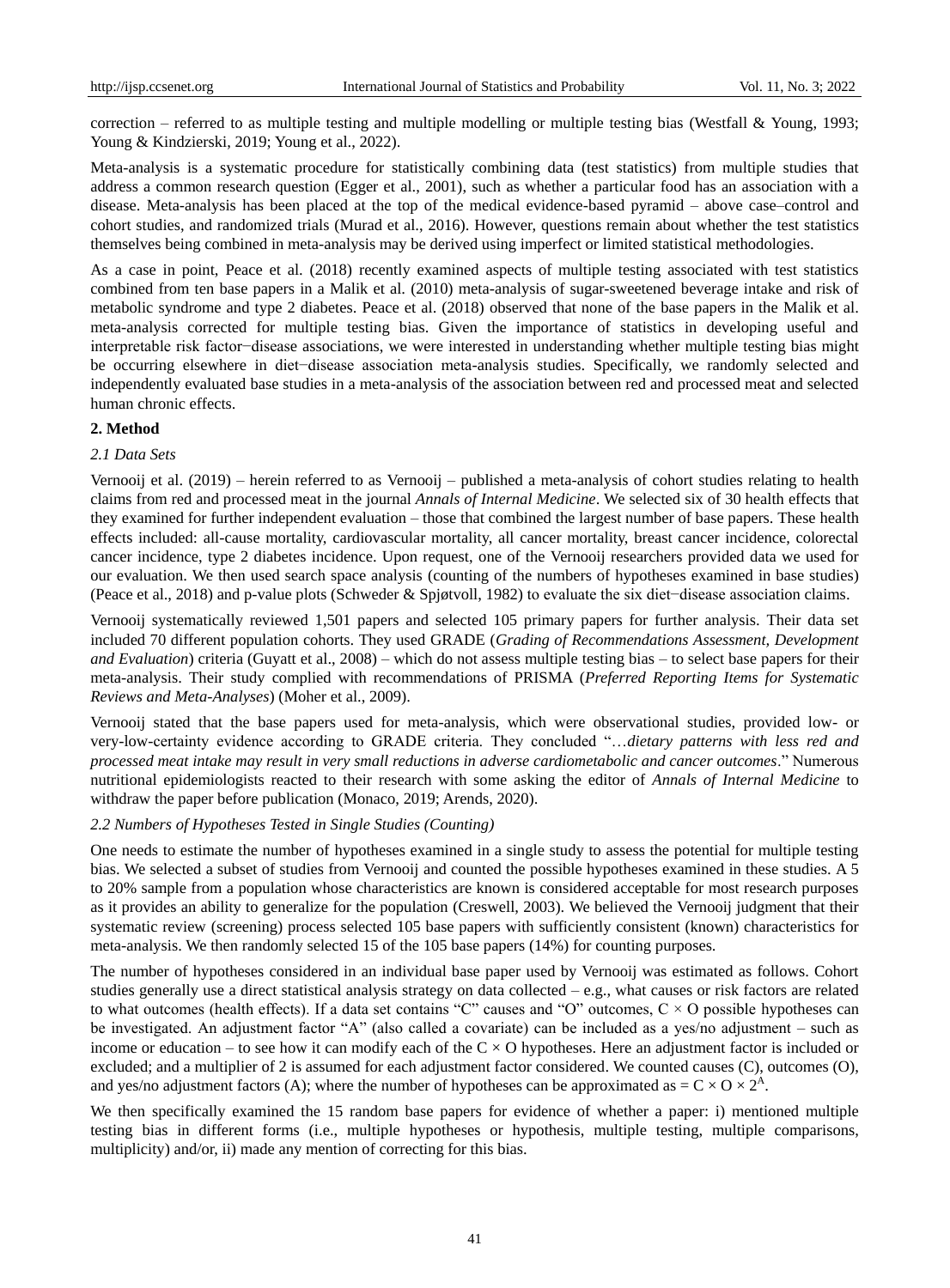# *2.3 P-value Plots*

Epidemiologists traditionally use risk statistics (e.g., risk ratios or odds ratios) and confidence intervals instead of p-values from a hypothesis test to establish statistical significance. Given that researchers can estimate risk statistics, confidence intervals and p-values from the same data (Altman & Bland, 2011a,b), one can be estimated from the other. We estimated p-values from risk statistics and confidence intervals for all data used by Vernooij using JMP statistical software (SAS Institute, Cary, NC). We then developed p-value plots (Schweder & Spjøtvoll, 1982) to inspect the distribution of the set of  $p$ -values – i.e., the test statistics used by Vernooij.

The p-value is a random variable derived from a distribution of the test statistic used to analyze data and to test a null hypothesis. In a well-designed and conducted study, the p-value is distributed uniformly over the interval 0 to 1 regardless of sample size under the null hypothesis and a distribution of true null hypothesis points plotted against their ranks in a p-value plot should form a 45-degree line when there are no effects (Schweder & Spjøtvoll, 1982; Hung et al., 1997; Bordewijk et al., 2020). Researchers can use the plot to assess the heterogeneity of the test statistics combined in meta-analyses.

The p-value plots were constructed and interpreted as follows:

• Computed p-values were ordered from smallest to largest and plotted against the integers, 1, 2, 3,...

• If p-value points on the plot followed an approximate 45-degree line, we concluded that test statistics resulted from a random (chance) process and the data supported the null hypothesis of no significant association.

• If p-value points on the plot followed approximately a line with a flat/shallow slope, where most (the majority) of p-values were small (< 0.05), then test statistic data set provided evidence for a real, statistically significant, association.

• If numbers of possible hypotheses tested were high in the base studies and p-value points on the plot exhibited a bilinear shape (divided into two lines), the data set of test statistics used for meta-analysis is consistent with a two-component mixture and a general (over-all) claim is not supported. In addition, a small p-value reported for the overall claim in the meta-analysis may not be valid (Schweder & Spjøtvoll, 1982).

Questionable research practices (QRP) involve approaches used by researchers during data collection, analysis, and reporting that may increase false-positive findings in published literature (Ware & Munafò, 2015; Kunert, 2016). P-value plotting is a useful tool to detect the possibility that QRP may have affected test statistics drawn into meta-analysis and rendered the meta-analysis unreliable.

#### *2.4 Numbers of Hypotheses Tested on Cohort Population Data Sets*

An interesting problem of multiple testing bias may exist with cohort population data sets. While it is time-consuming and expensive to set up and follow a new cohort, it can be relatively inexpensive to add new measurements and research questions (hypotheses) to an existing cohort. For these reasons, it is possible to have many hypotheses examined on a given cohort as data for the cohort can be used repeatedly. A single published study of a particular cohort data set may only address the tip of the iceberg in terms of numbers of hypotheses examined and multiple testing bias. Collectively there may be numerous other hypotheses at issue when one considers that the same cohort data set can be used many times over for research. Many published papers in literature based on a single cohort data set imply large number of hypotheses examined overall with the possibility of large numbers of false positive (chance) results reported in literature.

First, we wanted to show how common FFQ data is used by researchers investigating health effects. A potential problem is that researchers using FFQs – which are typically utilized in cohort studies – can examine many hypothesis and produce large numbers of false positive (chance) results. We did a Google Scholar (GS) database search to record the approximate number of articles in Web literature with the exact phrase "food frequency questionnaire" and a "[health effect]" mentioned anywhere in an article. We looked at 18 health effects: obesity, inflammation, depression, mental health, all-cause mortality, high blood pressure, lung and other cancers, metabolic disorders, low birth weight, pneumonia, autism, suicide, COPD (chronic obstructive pulmonary disease), ADHD (attention-deficit/hyperactivity disorder), miscarriage, atopic dermatitis, reproductive outcomes, erectile dysfunction.

Second, we did another GS database search to record the approximate number of articles in Web literature using food frequency questionnaire (FFQ) data for each cohort indicated in the 15 selected base papers from Section 2.2. We used the exact phrase "[cohort name]" and the term "FFQ" mentioned anywhere in an article for the search.

#### **3. Results**

#### *3.1 Research Questions Asked in Single Studies (Counting)*

Table 1 shows the count characteristics of 15 random papers selected from Vernooij. While early food frequency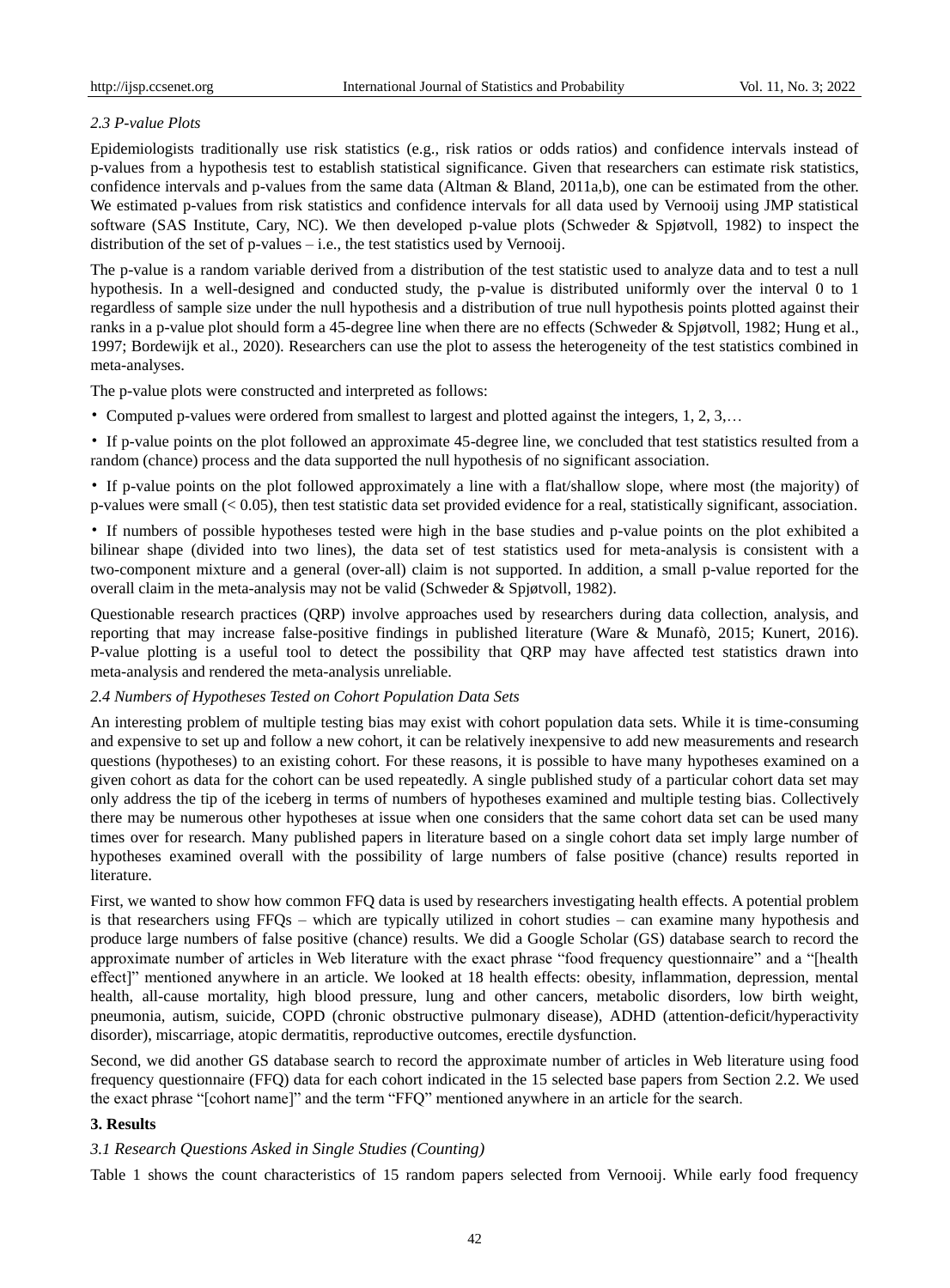questionnaire (FFQ) studies used only 61 foods (Willett et al., 1985), these 15 base papers include FFQ−cohort populations examining as many as 280 foods and 32 different health outcomes (Table 1). Summary statistics of the 15 base papers are presented in Table 2. The median number of causes (predictors) was 15 and the median number of adjustment factors (covariates) was 9 in Table 2. These numbers suggest a great scope of the numbers of hypotheses examined (search space).

| Citation# | Base Paper 1st<br>Author | Year | Foods | Outcomes | Causes<br>(Predictors) | Adjustment<br>Factors<br>(Covariates) | <b>Tests</b> | Models  | Search<br>Space |
|-----------|--------------------------|------|-------|----------|------------------------|---------------------------------------|--------------|---------|-----------------|
| 8         | Dixon                    | 2004 | 51    | 3        | 51                     | 17                                    | 153          | 131,072 | 20,054,016      |
| 31        | McNaughton               | 2009 | 127   | 1        | 22                     | 3                                     | 22           | 8       | 176             |
| 34        | Panagiotakos             | 2009 | 156   | 3        | 15                     | 11                                    | 45           | 2,048   | 92,160          |
| 38        | H éroux                  | 2010 | 18    | 32       | 18                     | 9                                     | 576          | 512     | 294,912         |
| 47        | Akbaraly                 | 2013 | 127   | 5        | $\overline{4}$         | 5                                     | 20           | 32      | 640             |
| 48        | Chan                     | 2013 | 280   |          | 34                     | 10                                    | 34           | 1,024   | 34,816          |
| 49        | Chen                     | 2013 | 39    | 4        | 12                     | 5                                     | 48           | 32      | 1,536           |
| 53        | Maruyama                 | 2013 | 40    | 6        | 30                     | 11                                    | 180          | 2,048   | 368,640         |
| 56        | George                   | 2014 | 122   | 3        | 20                     | 13                                    | 60           | 8,192   | 491,520         |
| 57        | Kumagai                  | 2014 | 40    | 3        | 12                     | 8                                     | 36           | 256     | 9,216           |
| 59        | Pastorino                | 2016 | 45    | 1        | 10                     | 6                                     | 10           | 64      | 640             |
| 65        | Lacoppidan               | 2015 | 192   |          | 6                      | 16                                    | 6            | 65,536  | 393,216         |
| 80        | Lv                       | 2017 | 12    | 3        | 27                     | 8                                     | 81           | 256     | 20,736          |
| 92        | Chang-Claude             | 2005 | 14    | 5        | 3                      | 7                                     | 15           | 128     | 1,920           |
| 99        | Tonstad                  | 2013 | 130   |          | 4                      | 10                                    | 4            | 1,024   | 4,096           |

Table 1. Characteristics of 15 randomly selected papers from Vernooij

*Note*: Citation# is Vernooij reference number; Author name is first author listed for reference; Year = publication year; Foods = # of foods used in Food Frequency Questionnaire; Tests = Outcomes  $\times$  Causes; Models =  $2^A$  where A = number of Adjustment Factors; Search Space  $=$  Tests  $\times$  Models  $=$  approximation of number of hypotheses examined.

Researchers may believe they gain advantage by studying large numbers of outcomes, causes, and adjustment factors (i.e., testing many hypotheses), on the presumption that this maximizes their chances of discovering risk factor−health outcome associations (Willett et al., 1985). However, what they may have maximized is their likelihood of registering a false positive. Given that the conventional threshold for statistical significance in most disciplines is a p-value of less than 0.05, a false positive result should occur 5% of the time by chance alone in a multiple testing setting (Young et al., 2021). The median count of the 15 base papers was 20,736 (refer to Table 2). Five percent of 20,736 possible hypotheses examined in a single FFQ−cohort data set equals 1,037 chance findings that may be mistaken for real results.

Table 2. Characteristics of 15 randomly selected papers from Vernooij

| <b>Statistic</b> | Foods | <b>Outcomes</b> | Causes<br>(Predictors) | <b>Adjustment Factors</b><br>(Covariates) | <b>Tests</b> | Models  | Search Space |
|------------------|-------|-----------------|------------------------|-------------------------------------------|--------------|---------|--------------|
| minimum          | 12    |                 | 3                      | 3                                         | 4            | 8       | 176          |
| lower quartile   | 40    |                 | 8                      |                                           | 18           | 96      | 1,728        |
| median           | 51    |                 | 15                     | 9                                         | 36           | 512     | 20,736       |
| upper quartile   | 129   |                 | 25                     | 11                                        | 71           | 2.048   | 331,776      |
| maximum          | 280   | 32              | 51                     | 17                                        | 576          | 131.072 | 20,054,016   |
| mean             | 93    |                 | 18                     | 9                                         | 86           | 14.149  | 1,451,216    |

*Note*: Foods  $=\overline{a}$  for foods used in Food Frequency Questionnaire; Tests = Outcomes  $\times$  Causes; Models =  $2^A$  where A = number of Adjustment Factors; Search Space = Tests × Models = approximation of number of hypotheses examined.

In our review of the 15 base papers for evidence of correction for multiple testing bias, thirteen of the papers made no mention of this bias. One paper (Panagiotakos et al., 2009) stated… '*multiple comparisons are made and consequently the probability of false positives findings (i.e., p-value) increases*'. Another paper (George et al., 2014) stated… '*All statistical tests were based on a priori hypotheses; therefore, no adjustment was performed for multiple testing*'.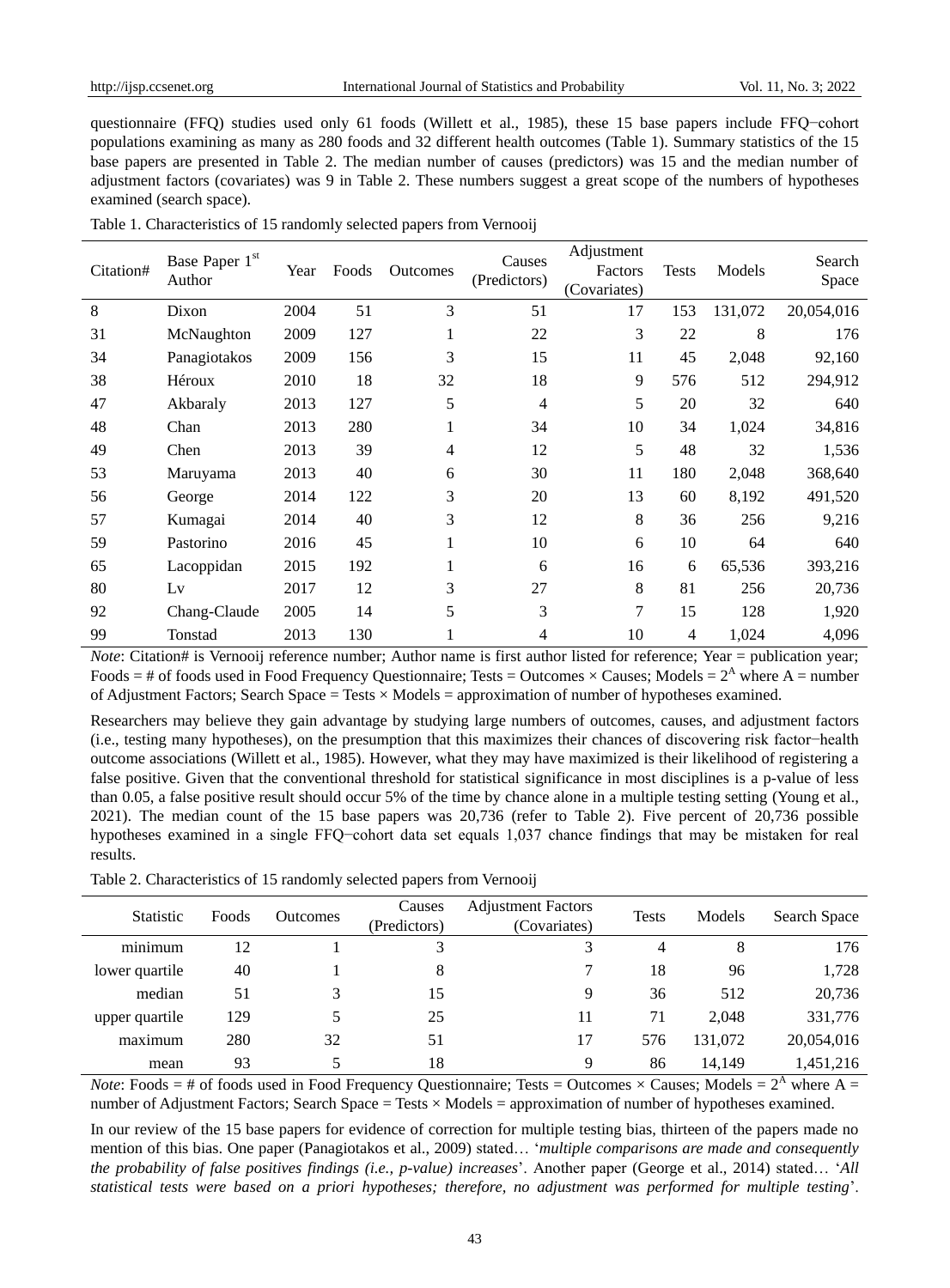However, the estimated search space (number of hypotheses examined) is > 490,000 for this paper (refer to Table 1). The only apparent a priori hypotheses stated in their paper were '*how scores on 4 commonly used diet quality indices – the Healthy Eating Index 2010, the Alternative Healthy Eating Index 2010, the Alternate Mediterranean Diet, and the Dietary Approaches to Stop Hypertension – are related to the risks of death from all causes, cardiovascular disease (CVD), and cancer among postmenopausal women*'.

### *3.2 P-value Plots*

The p-value plots for six health outcomes are presented in Figure 1. Each of the six images in Figure 1 indexes rank order (the x axis) and p-value (the y axis). The p values – symbols (circles or triangles) in the body of the six images – are ordered from smallest to largest. The number of p-values in each plot corresponds to the number of studies (base papers) for each of the six outcomes. As noted in the Methods, if there is no effect the p-values will form roughly a 45<sup>o</sup> line. If the line is flat/shallow with most of the p-values small, then it supports a real effect. Finally, if the shape of the points is bilinear and the counts are high, then the result, i.e., claim, is ambiguous (uncertain) at best.



Figure 1. P-value plots (p-value versus rank) for meta-analysis of six health outcomes from Vernooij. Symbols (circles or triangles) are p-values ordered from smallest to largest; triangle pointing downwards (upwards) represents decreasing (increasing) effect

The p-value plots for all-cause mortality, cardiovascular mortality, and all cancer mortality appear bilinear, hence ambiguous. The p-value plots for breast cancer incidence and colorectal cancer incidence appear as 45<sup>o</sup> lines, suggesting a likelihood of no effect.

The p-value plot for colorectal cancer incidence (bottom left-hand side) is unusual, with the seven largest p-values on a roughly 45<sup>o</sup> line, two below the 0.05 threshold, and one extremely small p-value (6.2 x 10<sup>-5</sup>). Researchers usually take a p-value less than 0.001 as very strong evidence of a real effect (Boos & Stefanski, 2011). Others suggest that small p-values indicate failures of research integrity (Al-Marzouki et al., 2005; Roberts et al., 2007). If the small p-values indicates a real effect, then p-values larger than 0.05 should be rare.

The p-value plot for Type 2 diabetes incidence (bottom right-hand side) has an appearance of a real effect – most of the p-values are small. However, the two smallest p-values – 4.1 x  $10^{-9}$  and 1.7 x  $10^{-7}$ , shown as triangles – have conflicting results. The first is for a decrease of effect and the second is for an increase of effect. Our plot might suggest some support for a real association between red or processed meat and Type 2 diabetes—but with a sensible warning of conflicting results of the two smallest p-values. Here we would note a caution about possible failures of research integrity related to the base papers with small p-values as suggested by others (Roberts et al., 2007; Redman, 2013).

Each health outcome presented in Figure 1 displays a wide range of p-value results – refer to Table 3. In the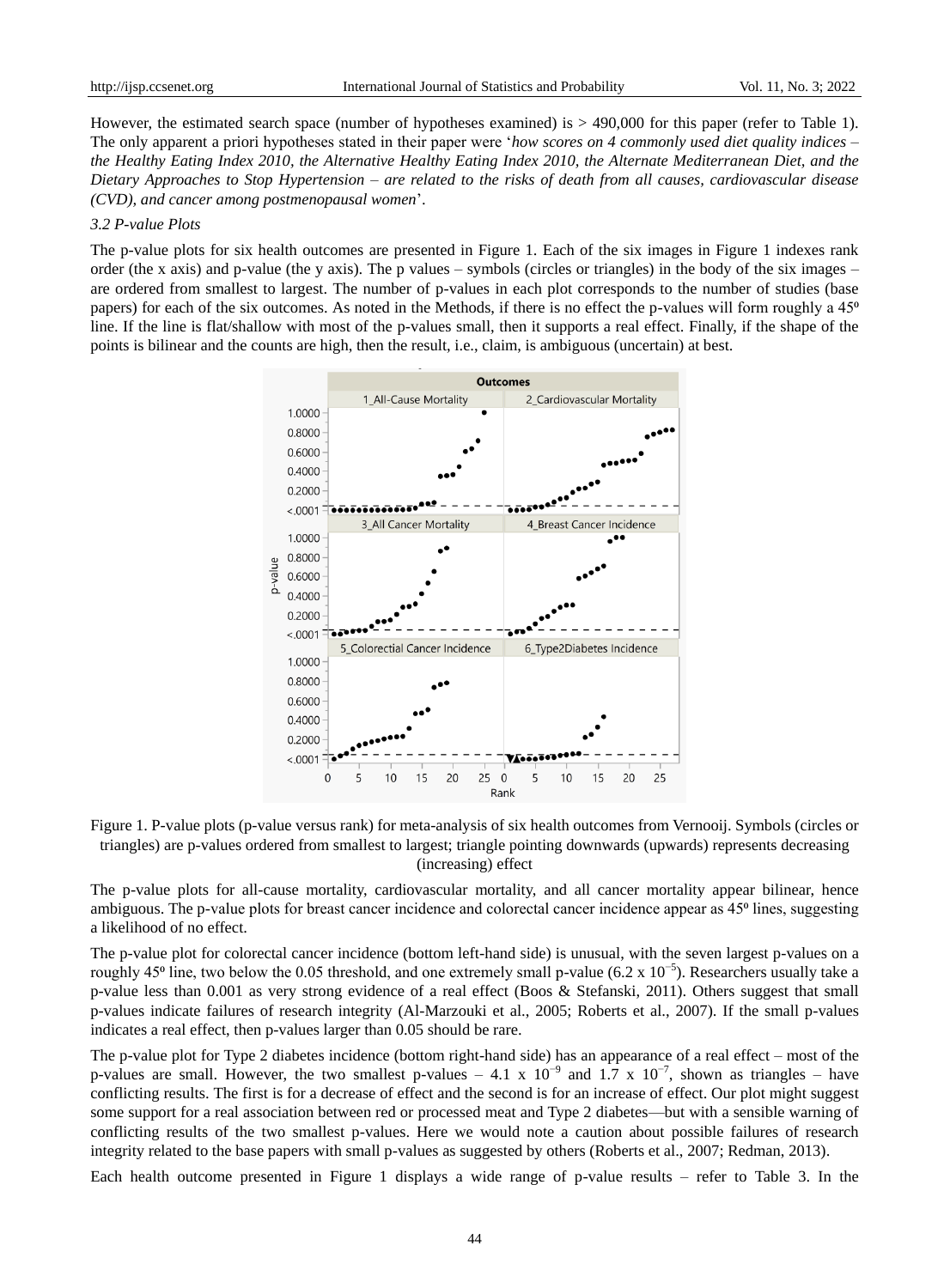meta-analysis of breast cancer incidence (middle right-hand side), for example, p-values ranged from  $< 0.005$  to 1 across 19 base papers ( $> 2$  orders of magnitude). In the meta-analysis of Type 2 diabetes incidence (bottom right-hand side), the p-values ranged from < 5 x  $10^{-9}$  to 0.43 (> 7 orders of magnitude) – which suggests possible research integrity issues associated with small p-value results.

| Table 3. Minimum and maximum p-values for six health outcomes shown in Figure 1 from Vernooij. |  |  |  |  |  |  |  |  |  |  |
|------------------------------------------------------------------------------------------------|--|--|--|--|--|--|--|--|--|--|
|------------------------------------------------------------------------------------------------|--|--|--|--|--|--|--|--|--|--|

| Health outcome              | Number of p-values | Minimum p-value | Maximum p-value |
|-----------------------------|--------------------|-----------------|-----------------|
| All-cause mortality         | 25                 | $1.6E-08$       |                 |
| Cardiovascular mortality    | 27                 | $6.4E-06$       | 0.82            |
| Overall cancer mortality    | 19                 | 0.00032         | 0.89            |
| Breast cancer incidence     | 19                 | 0.0024          |                 |
| Colorectal cancer incidence | 19                 | $6.2x\ 10^{-5}$ | 0.78            |
| Type 2 diabetes incidence   | 16                 | 4.1 x $10^{-9}$ | 0.43            |

The smallest p-value from Table 6 is 4.1 x  $10^{-9}$  – a value small enough to imply certainty (Boos & Stefanski, 2011). A p value this small may register a true finding – and small p-values are more likely in studies with large sample sizes (Young, 2008). But the wide range of p-values in studies asking the exact same research question – including several studies which register results far weaker than  $p < 0.05$  – suggests that alternative explanations cannot be ruled out. These explanations may include some form of QRP – ranging from bias (e.g., alteration of research findings due to factors related to study design, data acquisition, and/or analysis or reporting of results) (Ioannidis, 2008) all the way to data fraud and fabrication (Mojon-Azzi & Mojon, 2004; Eisenach, 2009; George & Buyse, 2015).

# *3.3 Research Questions Asked of Cohort Populations*

Table 4 shows how common FFQ data is used by researchers investigating health outcomes in the Google Scholar literature for 18 health effects we selected (search performed 22 March 2021). Obesity associated with foods is a particular topic of interest with researchers. However, outcomes less commonly expected to be related to foods, e.g., reproductive outcomes and erectile dysfunction, have been investigated.

Table 5 presents the 15 cohorts and an estimate of the number of articles in Google Scholar literature for each cohort using FFQs (search performed 27 May 2021). From Table 5 we suggest that researchers overall may examine many hypotheses on a single cohort−FFQ data set and possibly without proper attention to multiple testing bias. We use the example of the Adventist Health Study-2 cohort data set from Table 5 to demonstrate the potential problem. If 653 studies were published on this cohort population data set using FFQs and each study examined approximately 20,000 hypotheses (i.e., similar to the median number of hypotheses in Table 2), 5% of 653  $\times$  20,000 hypotheses equals 653,000 chance findings that may be mistaken for real results across these studies.

# **4. Discussion**

Regarding red meat−disease association studies, others report that red and processed meat consumption is associated with adverse health effects (e.g., Battaglia et al., 2015; Ekmekcioglu et al., 2015). The International Agency for Research on Cancer (IARC), the cancer agency of the World Health Organization, has classified red meat as probably carcinogenic to humans and processed meat as certainly carcinogenic to humans (WHO, 2015). We have stated previously that performance of another study statistically confirming the same hypothesis or claim is a cornerstone of science. The Vernooij meta-analysis offered scientific explanations against red and processed meat–health effect claims. Our independent findings suggest that the base papers used in Vernooij, properly examined statistically for false positives and possible evidence of QRP (i.e., counting of hypotheses and p-value plots), do not support the reliability of red and processed meat–health effect claims.

Examining large numbers of hypotheses without offering all findings (now possible with supplemental material and web posting) makes it challenging to discover how many true or false-positive versus null findings might exist in a single study (or indeed multiple studies using the same cohort data set). A proposal for reporting meta-analysis of observational studies in epidemiology was provided for researchers in the *Journal of the American Medical Association* (Stroup et al., 2000). This proposal is frequently acknowledged in published literature (15,612 Google Scholar citations as of 1 May 2021). However, this proposal makes no mention of multiple testing bias in observational studies, and it offers no recommendations to control for this bias. Procedures to control multiple testing bias are well-established in literature (some examples include Westfall & Young, 1993; Benjamini & Hochberg, 1995; Schaffer, 1995).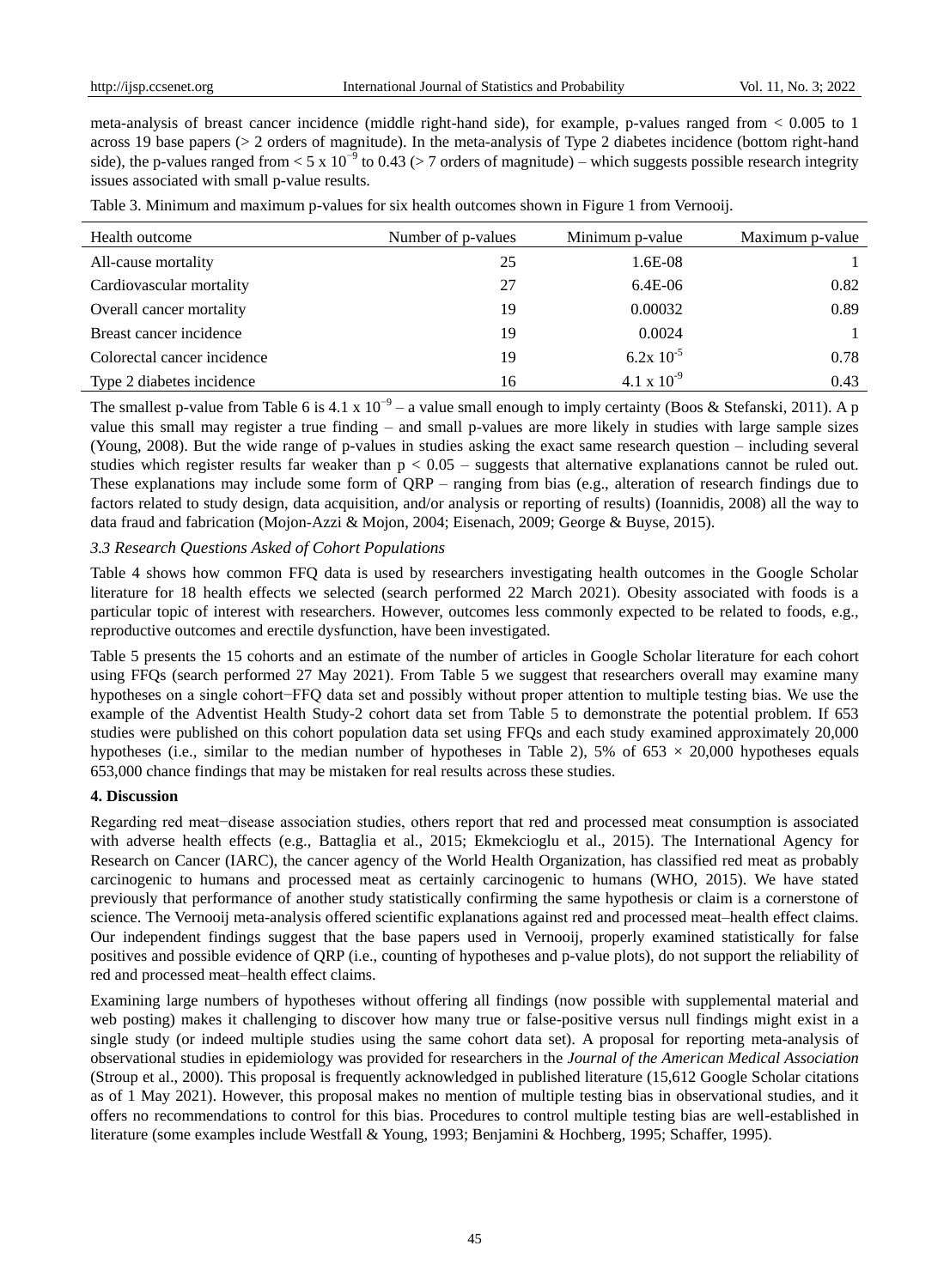| RowID | Outcome (effect) of interest # of citations |        |
|-------|---------------------------------------------|--------|
| 1     | obesity                                     | 42,600 |
| 2     | inflammation                                | 23,100 |
| 3     | depression                                  | 18,000 |
| 4     | mental health                               | 10,900 |
| 5     | all-cause mortality                         | 10,700 |
| 6     | high blood pressure                         | 9,470  |
| 7     | lung and other cancers                      | 7,180  |
| 8     | metabolic disorders                         | 5,480  |
| 9     | low birth weight                            | 4,630  |
| 10    | pneumonia                                   | 2,140  |
| 11    | autism                                      | 2,080  |
| 12    | suicide                                     | 1,840  |
| 13    | <b>COPD</b>                                 | 1,800  |
| 14    | <b>ADHD</b>                                 | 1,370  |
| 15    | miscarriage                                 | 1,240  |
| 16    | atopic dermatitis                           | 938    |
| 17    | reproductive outcomes                       | 537    |
| 18    | erectile dysfunction                        | 359    |

|  |  |  |  |  |  | Table 4. Google Scholar search of health effects associated with foods in Web literature |  |  |  |  |
|--|--|--|--|--|--|------------------------------------------------------------------------------------------|--|--|--|--|
|--|--|--|--|--|--|------------------------------------------------------------------------------------------|--|--|--|--|

*Note*: Performed on 22 March 2021; Google Scholar search is only an approximation as Web literature changes rapidly, small changes in search specifications can change results.

Meta-analyses may provide greater evidentiary value if they combine test statistics from base papers that use reliable data and analysis procedures and, crucially, all studies are responding to the same process (Fisher, 1950; DerSimonian & Laird, 1986). Base papers that examine many hypotheses and do not correct for multiple testing bias cannot be considered reliable data for meta-analyses. Furthermore, meta-analyses that combine test statistics from base papers that do and do not correct for this bias are not combining comparable statistics.

Bilinear p-value plots in Figure 1 suggest evidence that nutritional epidemiological meta-analyses have combined test statistics from base studies that do not use comparable methods. Alternately, the bilinear plots may register the existence of one or more powerful covariates correlated with a cause (predictor variable) in some of the studies – that, for example, cardiorespiratory fitness is confounded with dietary risk of mortality (Héroux et al., 2010). However, the existence of an unrecognized covariate would also render meta-analysis' results unreliable.

Large numbers of hypotheses examined in the 15 random base papers of Vernooij – refer to Tables 1 and 2 – make it plausible to infer that some test statistics with small p-values among the base papers may be derived from some form of QRP. The large number of articles resulting from these cohort data sets (Tables 5) supports this.

Epidemiology studies that examine many hypotheses tend to provide results of limited quality for each association due to limited exposure assessment and inadequate information on potential confounders (Savitz & Olshan, 1995). These studies are prone to seek out small but (nominally) significant risk factor–health outcome associations (i.e., those that are less than 0.05) in multiple testing environments. These practices may render research susceptible to reporting false-positives as real results, and to risk mistaking an improperly controlled covariate for a positive association. A set of base studies in a meta-analysis where possible numbers of hypotheses examined are large and whose p-values demonstrate bilinearity in a p-value plot should be regarded as questionable.

We note the following limitations of our methods: counting of the possible number of hypotheses examined is not easy as the statistical details of a base study may be presented anywhere in the article or not at all; the counting formula is only an approximation; we did not include possible interactions among the variables; the use of a p-value plot for evaluation of a meta-analytic result is relatively new; and the Google Scholar searches are only approximations of numbers of articles in Web literature as the Web literature changes rapidly and small changes in search specifications can change results.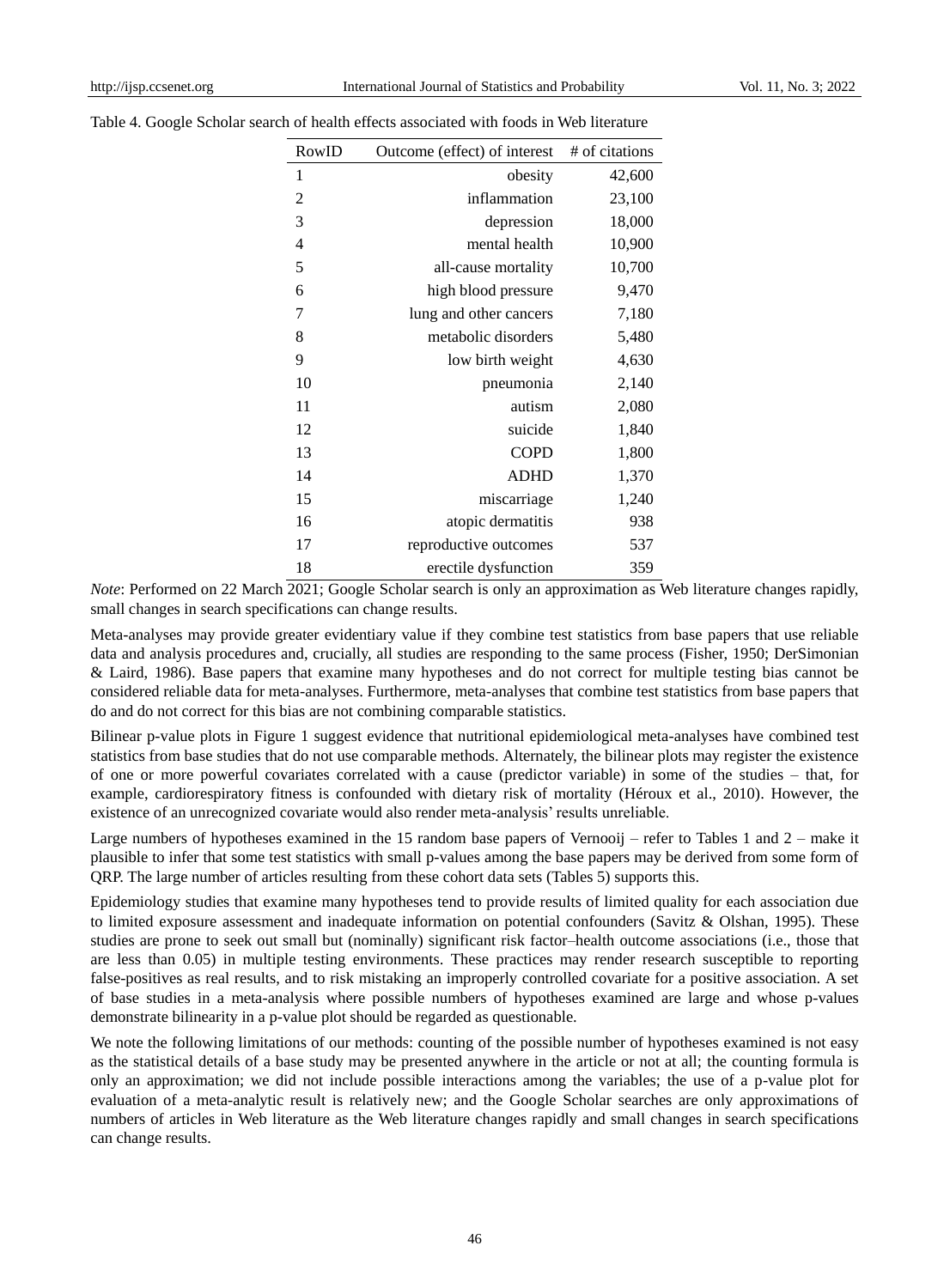| Citation# | Author       | Year | <b>Cohort Study Name</b>                              | Papers, Cohort+FFQ |
|-----------|--------------|------|-------------------------------------------------------|--------------------|
| 48        | Chan         | 2013 | Mr. Os and Ms Os (Hong Kong)                          | 8                  |
| 56        | George       | 2014 | WHI Women's Health Initiative Observational Study     | 1,520              |
| 49        | Chen         | 2013 | HEALS and 'Bangladesh'                                | 1,080              |
| 53        | Maruyama     | 2013 | JACC Japan Collaborative Cohort                       | 758                |
| 57        | Kumagai      | 2014 | NHI Ohsaki National Health Insurance Cohort           | 122                |
| 47        | Akbaraly     | 2013 | Whitehall II study                                    | 1,800              |
| 99        | Tonstad      | 2013 | <b>Adventist Health Study-2</b>                       | 653                |
| 80        | Lv           | 2017 | China Kadoorie Biobank                                | 143                |
| 59        | Pastorino    | 2016 | MRC National Survey of Health and Development         | 148                |
| 31        | McNaughton   | 2009 | Whitehall II study                                    | 1,800              |
| 34        | Panagiotakos | 2009 | <b>ATTICA Study</b>                                   | 1,650              |
| 8         | Dixon        | 2004 | <b>DIETSCAN</b> (Dietary Patterns and Cancer Project) | 1,080              |
| 38        | H éroux      | 2010 | ACLS (Aerobics Center Longitudinal Study)             | 167                |
| 65        | Lacoppidan   | 2015 | Diet, Cancer, and Health (DCH) cohort                 | 116                |
| 92        | Chang-Claude | 2005 | German vegetarian study                               | 13                 |

Table 5. Cohort study names and estimate of papers in Web literature using FFQs for the 15 randomly sampled base papers of Vernooij

*Note*: Google Scholar search performed 17 May 2021; Citation# = Vernooij reference number; Author name = first author listed for reference; Year = publication year; Cohort Name = name of study cohort; Papers, Cohort + FFQ = # of papers in literature mentioning study cohort using a Food Frequency Questionnaire (FFQ); Google Scholar search is only an approximation as Web literature changes rapidly, small changes in search specifications can change results.

#### **5. Findings**

We independently evaluated the Vernooij meta-analysis. Specifically, we examined properties of the test statistics that were combined to derive meta-analytic statistical associations between red and processed meat and all-cause mortality, cardiovascular mortality, all cancer mortality, breast cancer incidence, colorectal cancer incidence, type 2 diabetes incidence. The possible number of hypotheses examined in 15 random base papers we evaluated was large, median  $=$ 20,736 (interquartile range = 1,728–331,776). Each p-value plot of the test statistics for selected health effects we evaluated showed either a random pattern (p-values > 0.05), or a two-component mixture with small p-values < 0.001 while other p-values appeared random. Given potentially large numbers of hypotheses examined in the base papers, questionable research practices cannot be ruled out as explanations for test statistics with small p-values. Given this evidence, we conclude that: i) our statistical examination does not support the reliability of red meat−negative health claims, and ii) the Vernooij finding – …*dietary patterns with less red and processed meat intake may result in very small reductions in adverse cardiometabolic and cancer outcomes* – is reliable.

#### **Acknowledgments**

We thank Bradley Johnston (Department of Nutrition, College of Agriculture and Life Sciences, Texas A&M University, College Station, TX) for providing us with the datasets used in our research. No external funding was provided for this study. The study was conceived based on previous work undertaken by CG Stat for the National Association of Scholars (nas.org), New York, NY.

#### **References**

- Al-Marzouki, S., Evans, S., & Marshall, T., et al. (2005). Are these data real? Statistical methods for the detection of data fabrication in clinical trials. *British Medical Journal*, *331*, 267.<https://doi.org/10.1136/bmj.331.7511.267>
- Altman, D. G., & Bland, J. M. (2011a). How to obtain a confidence interval from a P value. *British Medical Journal, 343*, d2090. https://doi.org/10.1136/bmj.d2090
- Altman, D. G., & Bland, J. M. (2011b). How to obtain the P value from a confidence interval. *British Medical Journal, 343*, d2304. https://doi.org/10.1136/bmj.d2304
- Arends, B. (2020). *'Totally bizarre!'—nutritionists see red over study downplaying the serious health risks of red meat*. MarketWatch.

https://www.marketwatch.com/story/nutritionists-see-red-over-study-downplaying-the-health-risks-of-red-meat-20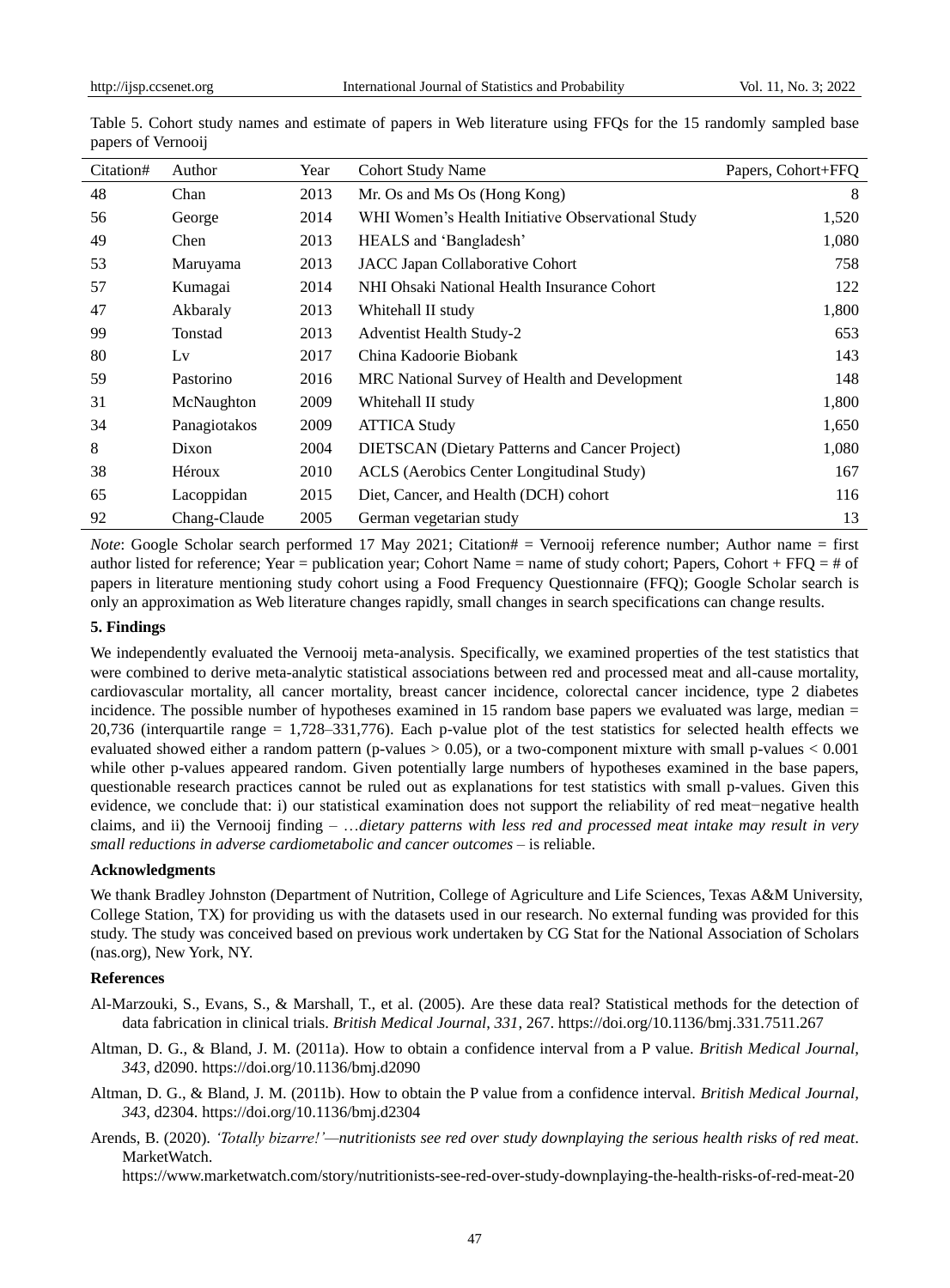19-10-02

- Battaglia Richi, E., Baumer, B., & Conrad, B., et al. (2015). Health risks associated with meat consumption: A review of epidemiological studies. *International Journal for Vitamin and Nutrition Research*, *85*(1−2), 70−78. http://dx.doi.org/10.1024/0300-9831/a000224
- Benjamini, Y., & Hochberg, Y. (1995). Controlling the false discovery rate: A practical and powerful approach to multiple testing. *Journal of the Royal Statistical Society. Series B: Statistical Methodology*, *57*(1), 125−133. http://dx.doi.org/10.1111/j.2517-6161.1995.tb02031.x
- Boeing H. (2013). Nutritional epidemiology: New perspectives for understanding the diet-disease relationship? *European Journal of Clinical Nutrition*, *67*(5), 424−429. http://dx.doi.org/0.1038/ejcn.2013.47
- Boffetta, P., McLaughlin, J. K., & Vecchia, C. L., et al. (2008). False-positive results in cancer epidemiology: A plea for epistemological modesty. *Journal of the National Cancer Institute*, *100*, 988−995. http://dx.doi.org/10.1093/jnci/djn191
- Boos, D. D., & Stefanski, L. A. (2011). P-value precision and reproducibility. *The American Statistician*, *65*(4), 213−221. https://doi.org/10.1198/tas.2011.10129
- Bordewijk, E. M., Wang, R., & Aski, L. M., et al. (2020). Data integrity of 35 randomised controlled trials in women' health. *European Journal of Obstetrics & Gynecology and Reproductive Biology*, *249*, 72−83. http://dx.doi.org/10.1016/j.ejogrb.2020.04.016
- Creswell, J. (2003). *Research Design-Qualitative, Quantitative and Mixed Methods Approaches, 2nd ed*. Thousand Oaks, CA: Sage Publications.
- DerSimonian, R., & Laird, N. (1986). Meta-analysis in clinical trials. *Controlled Clinical Trials*, *7*, 177–188. https://doi.org/10.1016/0197-2456(86)90046-2
- Dickersin, K., & Chalmers, I. (2011). Recognizing, investigating and dealing with incomplete and biased reporting of clinical research: From Francis Bacon to the WHO. *Journal of the Royal Society of Medicine*, *104*, 532−538. http://dx.doi.org/10.1258/jrsm.2011.11k042
- Egger, M., Davey Smith, G., & Altman, D. G. (2001). Problems and limitations in conducting systematic reviews. In: Egger, M., Davey Smith, G., & Altman, D. G. (eds.) *Systematic reviews in health care: Meta−analysis in context, 2nd ed*. London: BMJ Books. <https://doi.org/10.1002/9780470693926>
- Eisenach, J. C. (2009). Data fabrication and article retraction: how not to get lost in the woods. *Anesthesiology*, *110*(5), 955−956. http://dx.doi.org/10.1097/ALN.0b013e3181a06bf9
- Ekmekcioglu, C., Wallner, P., & Kundi, M., et al. (2018). Red meat, diseases, and healthy alternatives: A critical review. *Critical Reviews in Food Science and Nutrition*, *8*(2), 247−261. http://dx.doi.org/10.1080/10408398.2016.1158148
- Fisher, R. A. (1950). *Statistical Methods for Research Workers, 11th ed*. pp 99−101. Edinburgh: Oliver and Boyd.
- Frieden, T. R. (2017). Evidence for health decision making beyond randomized, controlled trials. *New England Journal of Medicine*, *377*(5), 465−475. http://dx.doi.org/10.1056/NEJMra1614394
- George, S. L., & Buyse, M. (2015), Data fraud in clinical trials. *Clinical Investigation (London)*, *5*(2), 161−173. http://dx.doi.org/10.4155/cli.14.116
- George, S. M., Ballard-Barbash, R., & Manson, J. E., et al. (2014). Comparing indices of diet quality with chronic disease mortality risk in postmenopausal women in the Women's Health Initiative Observational Study: Evidence to inform national dietary guidance. *American Journal of Epidemiology*, *180*(6), 616−625. http://dx.doi.org/10.1093/aje/kwu173
- Gotzsche, P. C. (2006). Believability of relative risks and odds ratios in abstracts: Cross sectional study. *British Medical Journal, 333*, 231−234. http://dx.doi.org/10.1136/bmj.38895.410451.79
- Guyatt, G. H., Oxman, A. D., & Vist, G. E., et al; GRADE Working Group. (2008). GRADE: an emerging consensus on rating quality of evidence and strength of recommendations. *British Medical Journal, 336*, 924. http://dx.doi.org/10.1136/bmj.39489.470347.AD
- Héroux, M., Janssen, I., & Lam, M., et al. (2010). Dietary patterns and the risk of mortality: Impact of cardiorespiratory fitness. *International Journal of Epidemiology*, *39*(1), 197−209. http://dx.doi.org/10.1093/ije/dyp191
- Hung, H. M. J., O'Neill, R. T., & Bauer, P., et al. (1997). The behavior of the p-value when the alternative hypothesis is true. *Biometrics*, *53*, 11–22. https://doi.org/10.2307/2533093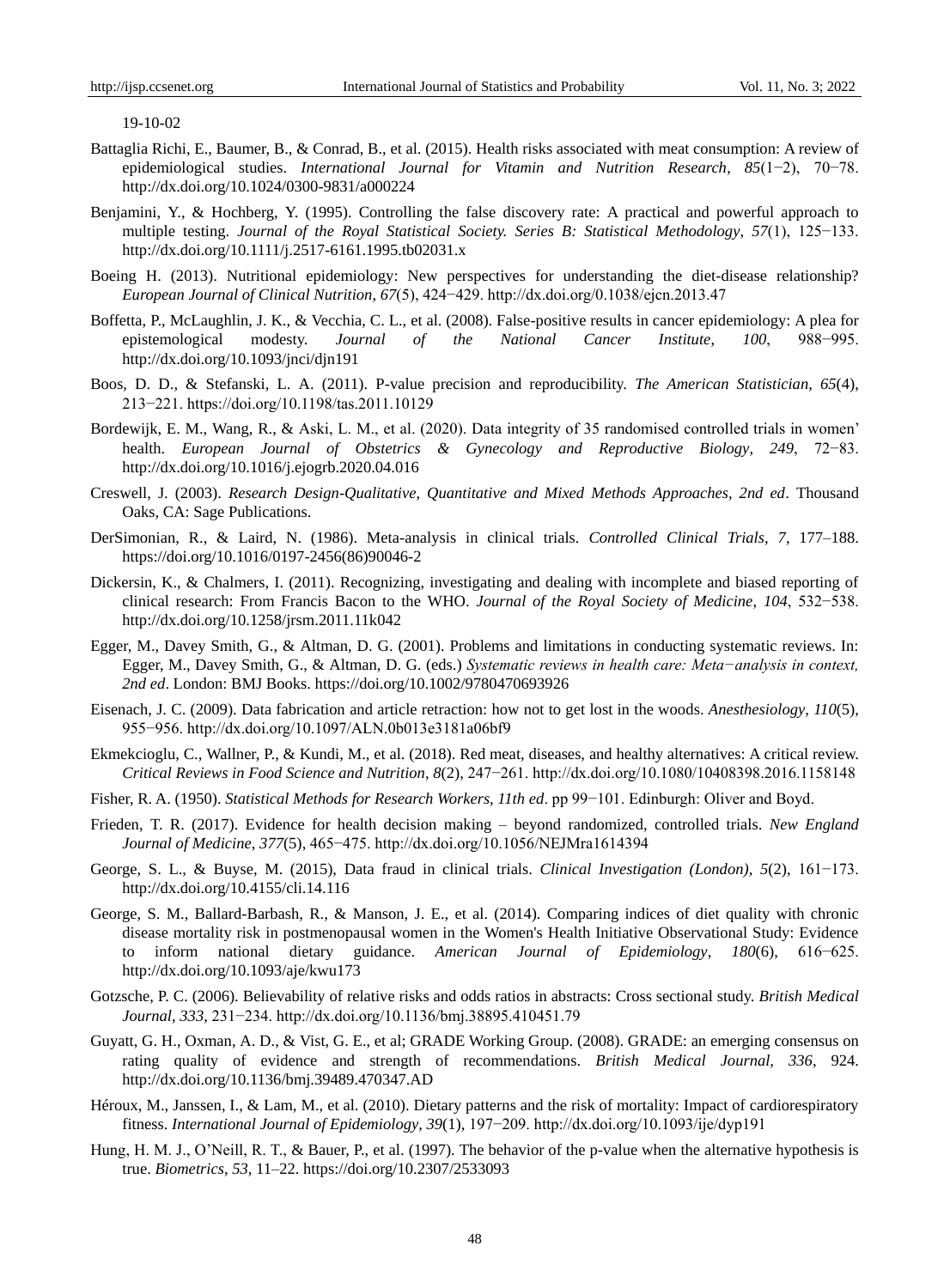- Ioannidis, J. P. (2008). Why most discovered true associations are inflated. *Epidemiology*, *19*(5), 640−648. http://dx.doi.org/10.1097/EDE.0b013e31818131e7
- Kunert, R. (2016). Internal conceptual replications do not increase independent replication success. *Psychonomic Bulletin & Review*, *23*(5), 1631−1638. http://dx.doi.org/10.3758/s13423-016-1030-9
- Malik, V. S., Popkin, B.,& Bray, G., et al. (2010). Sugar-sweetened beverages and risk of metabolic syndrome and type 2 diabetes. *Diabetes Care*, *33*, 2477−2483. http://dx.doi.org/10.2337/dc10-1079
- Moher, D., Liberati, A., & Tetzlaff, J., et al. (2009). The PRISMA Group. Preferred reporting items for systematic reviews and meta-analyses: The PRISMA statement. *PLoS Medicine*, *6*, e1000097. http://dx.doi.org/10.1371/journal.pmed.1000097
- Mojon-Azzi, S. M., & Mojon, D. S. (2004). Scientific misconduct: from salami slicing to data fabrication. *Ophthalmic Research*, *36*(1), 1−3. http://dx.doi.org/10.1159/000076104
- Monaco, K. (2019). *Is everything we know about meat consumption wrong?* Medpage Today. https://www.medpagetoday.com/primarycare/dietnutrition/82492
- Moonesinghe, R., Khoury, M. J., & Janssens, A. C. J. W. (2007). Most published research findings are false−But a little replication goes a long way. *PLoS Medicine*, *4*(2), e28. http://dx.doi.org/10.1371/journal.pmed.0040028
- Murad, M. H., Asi, N., & Alsawas, M., et al. (2016). New evidence pyramid. *BMJ Evidence-Based Medicine*, *21*(4), 125−127. http://dx.doi.org/10.1136/ebmed-2016-110401
- National Academies of Sciences, Engineering, and Medicine (NASEM). (2016). *Statistical challenges in assessing and fostering the reproducibility of scientific results: Summary of a workshop*. Washington, DC: The National Academies Press. https://doi.org/10.17226/21915
- National Academies of Sciences, Engineering, and Medicine (NASEM). (2019). *Reproducibility and replicability in science*. Washington, DC: The National Academies Press. https://doi.org/10.17226/25303
- Panagiotakos, D., Pitsavos, C., & Chrysohoou, C., et al. (2009). Dietary patterns and 5-year incidence of cardiovascular disease: a multivariate analysis of the ATTICA study. *Nutrition, Metabolism & Cardiovascular Diseases*, *19*(4), 253−263. http://dx.doi.org/10.1016/j.numecd.2008.06.005
- Peace, K. E., Yin, J. J., & Rochani, H., et al. (2018). A serious flaw in nutrition epidemiology: A meta-analysis study. *International Journal of Biostatistics*, *14*(2), pp. 20180079. http://dx.doi.org/10.1515/ijb-2018-0079
- Prentice, R. L., & Huang, Y. (2018). Nutritional epidemiology methods and related statistical challenges and opportunities. Statistical *Theory and Related Fields*, *2*(1), 2−10. http://dx.doi.org/10.1080/24754269.2018.1466098
- Potischman, N., & Weed, D. L. (1999). Causal criteria in nutritional epidemiology. *American Journal of Clinical Nutrition*, *69*(6), 1309S−1314S. http://dx.doi.org/10.1093/ajcn/69.6.1309S
- Randall, D., & Welser, C. (2018). *The irreproducibility crisis of modern science: Causes, consequences, and the road to reform*. New York, NY: National Association of Scholars. https://www.nas.org/reports/the-irreproducibility-crisis-of-modern-science/full-report
- Redman, B. K. (2013). *Research Misconduct Policy in Biomedicine; Beyond the Bad Apple Approach*. Cambridge, MA: The MIT Press.
- Roberts, I., Smith, R., & Evans, S. (2007). Doubts over head injury studies. *British Medical Journal*, *334*, 392. http://dx.doi.org/10.1136/bmj.39118.480023.BE
- Sarewitz, D. (2012). Beware the creeping cracks of bias. *Nature*, *485*, 149. https://doi.org/10.1038/485149a
- Satija, A., Yu, E., Willett, W. C., et al. (2015). Understanding nutritional epidemiology and its role in policy. *Advances in Nutrition*, *6*(1), 5−18. http://dx.doi.org/10.3945/an.114.007492
- Savitz, D. A., & Olshan, A. F. (1995). Multiple comparisons and related issues in the interpretation of epidemiologic data. *American Journal of Epidemiology*, *142*, 904−908. http://dx.doi.org/10.1093/oxfordjournals.aje.a117737
- Schaffer, J. P. (1995). Multiple hypothesis testing. *Annual Review of Psychology*, *46*, 561−584. http://dx.doi.org/10.1146/annurev.ps.46.020195.003021
- Schweder, T., & Spjøtvoll, E. (1982). Plots of p-values to evaluate many tests simultaneously. *Biometrika*, *69*, 493−502. https://doi.org/10.1093/biomet/69.3.493
- Stroup, D. F., Berlin, J. A., & Morton, S. C., et al. (2000). Meta-analysis of observational studies in epidemiology: A proposal for reporting. *Journal of the American Medical Association*, *283*(15), 2008−2012.